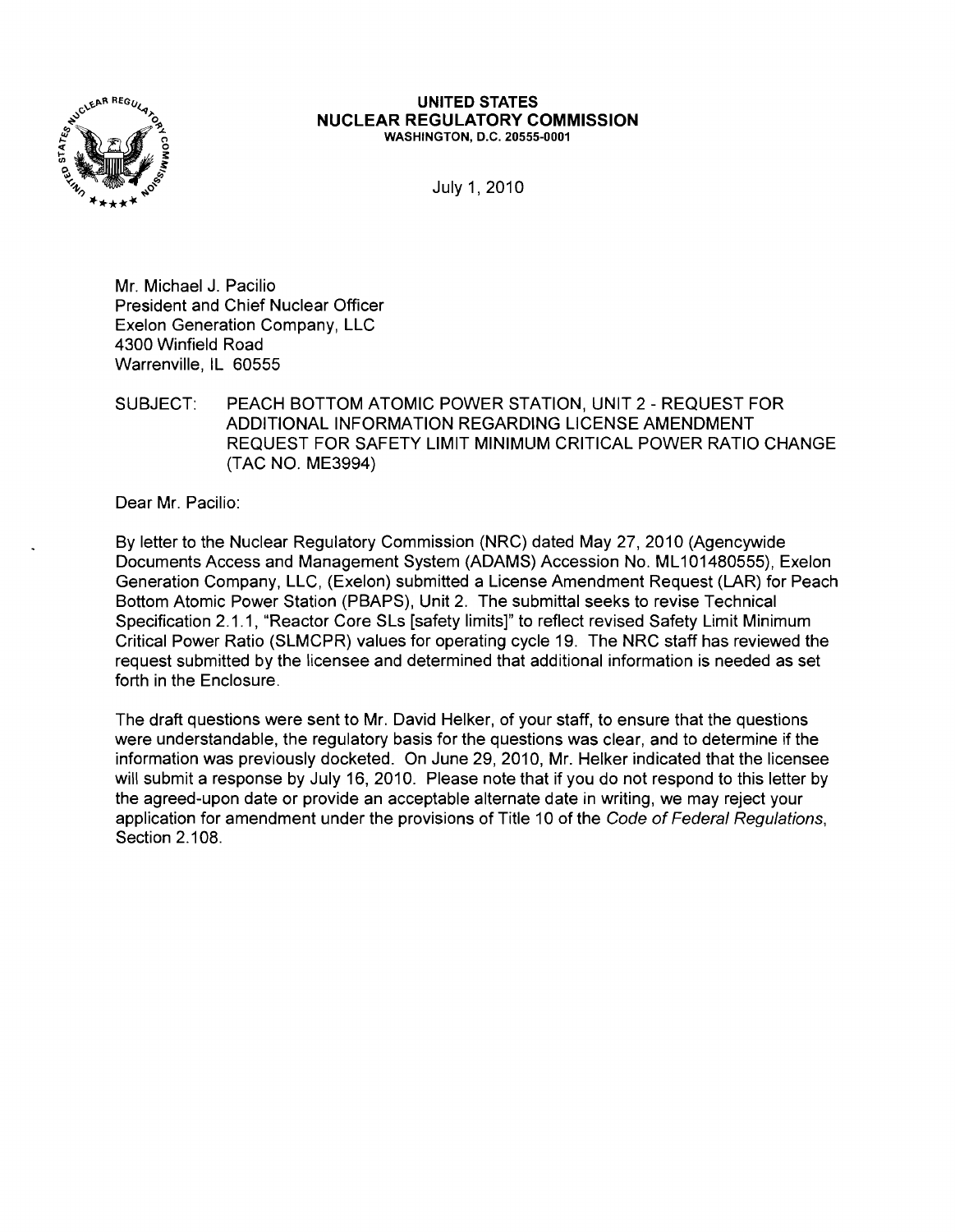M. Pacilio  $-2$  -

If you have any questions, please contact John Hughey at (301) 415-3204.

Sincerely,

vakel -hn

John D. Hughey, Project Manager Plant Licensing Branch 1-2 Division of Operating Reactor Licensing Office of Nuclear Reactor Regulation

Docket No. 50-277

Enclosure: Request for Additional Information

cc: Distribution via ListServ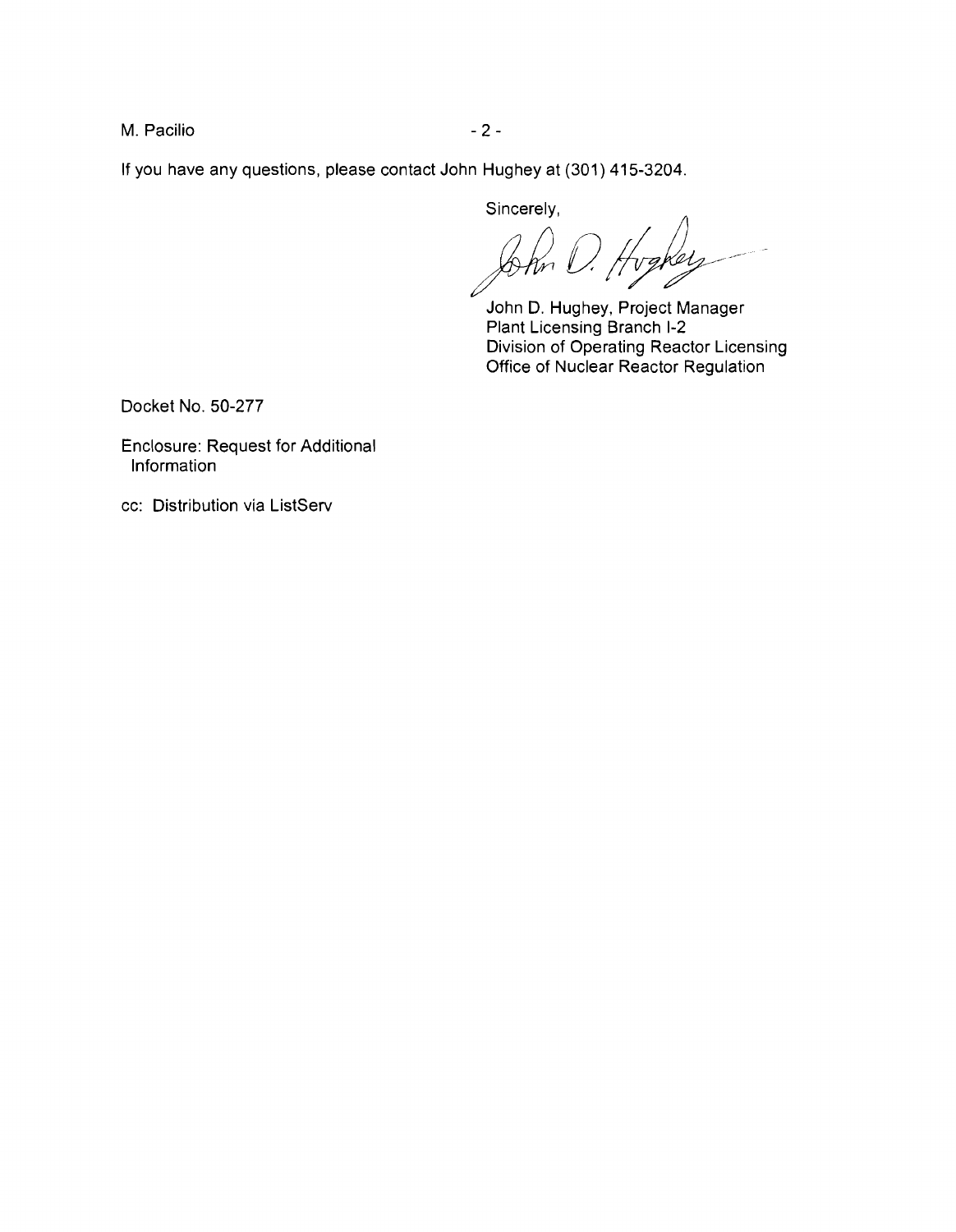# REQUEST FOR ADDITIONAL INFORMATION RELATED TO

### LICENSE AMENDMENT REQUEST FOR TECHNICAL SPECIFICATION CHANGES

## TO SAFETY LIMIT MINIMUM CRITICAL POWER RATIO VALUES

### PEACH BOTTOM ATOMIC POWER STATION - UNIT 2

# DOCKET NO. 50-277

By letter to the Nuclear Regulatory Commission (NRC) dated May 27,2010 (Agencywide Documents Access and Management System (ADAMS) Accession No. ML101480555), Exelon Generation Company, LLC, (Exelon) submitted a License Amendment Request (LAR) for Peach Bottom Atomic Power Station (PBAPS), Unit 2. The submittal seeks to revise Technical Specification 2.1.1, "Reactor Core SLs [safety limits]" to reflect revised Safety Limit Minimum Critical Power Ratio (SLMCPR) values for operating cycle 19. The NRC staff has reviewed Exelon's submittal and determined that additional information, as described below, is needed to complete the review. (Note that the "Attachment 4" referenced in the following RAls is the nonpublicly available, proprietary version of Attachment 5 associated with ADAMs Accession No. ML101480555.)

- RAI-01: Provide the PBAPS Unit 2 cycle-specific fuel quantity for each fuel type and state when the specific fuel types are loaded in the core (i.e., fresh, once, or twice burn) as depicted in Figures 1 and 2 (the Cycle 19 and Cycle 18 reference core loading pattern, respectively) of Attachment 4.
- RAI-02: Provide the details to obtain a final core loading pattern as shown in Figure 1 of Attachment 4 including procedure, guideline, criteria, and approved methodologies used for this analysis.
- RAI-03: Confirm that the current cycle loading diagram shown in Figure 1 of Attachment 4 is used for calculating the PBAPS Unit 2 Cycle 19 SLMCPR values of 1.10 for two recirculation loop operation (TLO) and 1.14 for single recirculation loop operation.
- RAI-04: Confirm that PBAPS, Unit 2, is currently in the Cycle 18 operating cycle (referred to as the previous cycle in Attachment 4) and that Cycle 19 (referred to as the current cycle in Attachment 4) is the operating cycle that will commence following the upcoming Unit 2 refueling outage described in the amendment request.
- RAI-05: Provide the rationale for why the proposed SLMCPR increment of 0.03 for the proposed loading pattern in Figure 1 of Attachment 4 is on the high end of the normal approximate range of 0.01 to 0.03 for any expected core loading configurations.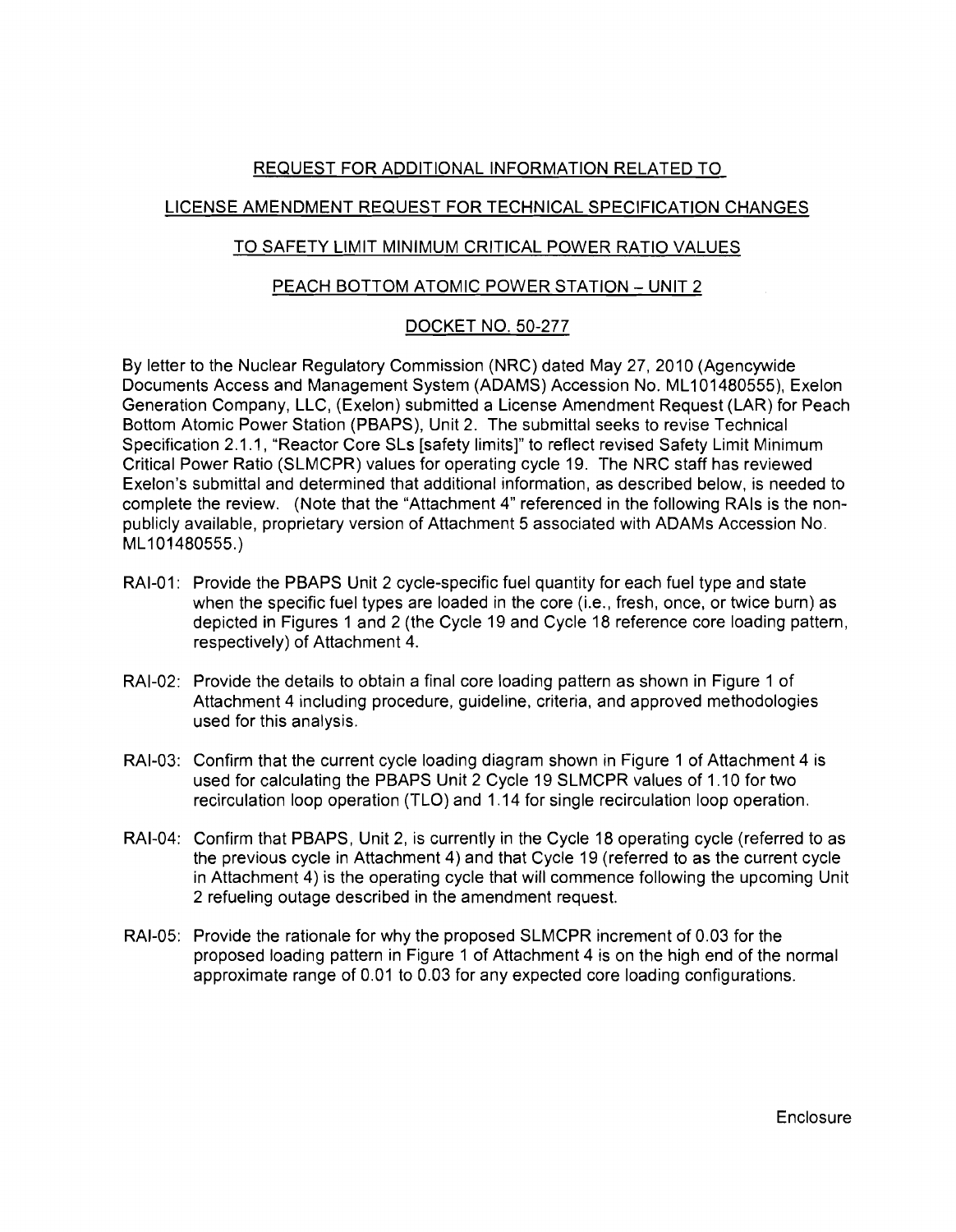Background for RAI-06.1  $-$  RAI-06.3:

GNF2 fuel is a new fuel design with a 10x10 fuel rod assembly but with features that differ from the traditional 10x10 fuel design. The PBAPS, Unit 2 Cycle 19 core loading pattern includes GNF2 fuel assemblies, but there are no GNF2 data used in the approved methodologies listed in Section 1.0, "Methodology," of Attachment 4. As noted in Section 2.5, "Methodology Restrictions," of Attachment 4, the NRC safety evaluation for Topical Reports NEDC-32601P and NEDC-32694P and Amendment 25 to NEDE-24011-P-A (ADAMS Accession No. ML003?40119) contains four restrictions that should be addressed in the LAR for the use of GNF2 fuel.

- RAI-06.1: Provide an evaluation with regard to the use of GNF2 fuel for the four restrictions referenced in Section 2.5 of Attachment 4.
- RAI-06.2: Provide a description that explains under what conditions the methodologies listed in Section 1.0 of Attachment 4 are applied to the PBAPS Unit 2 Cycle 19 application.
- RAI-06.3: Explain the difference between the critical power uncertainty values for GNF2 fuel and GE14 fuel as shown in Table 6 of Attachment 4.
- RAI-07: Provide an approximation of the correlation for the MCPR Importance Parameter (MIP) and the R-factor Importance Parameter (RIP), including applicable fuel related coefficients and constants, leading to the results of the TLO SLMCPR estimate using the MIPRIP Correlation shown in Table 3 of Attachment 4.
- RAI-08: Provide a justification that the approximation determined for RAI-07 is still applicable to GNF2 fuel since there are no GNF2 data points in Figure 5 of Attachment 4.

#### Background for RAI-09.1 - RAI-09.2:

Section 2.1, "Major Contributors to SLMCPR Change," states that Table 3 presents estimated impacts on the TLO SLMCPR due to methodology deviations, penalties, and/or uncertainties deviations from approved values.

- RAI-09.1: Provide calculation details and justify that the results listed in Table 3 are conservative related to methodology deviations, penalties, and/or uncertainties deviations from approved values.
- RAI-09.2: Provide a justification that all affected factors including any fuel related Part 21 issues are reflected in Table 3.